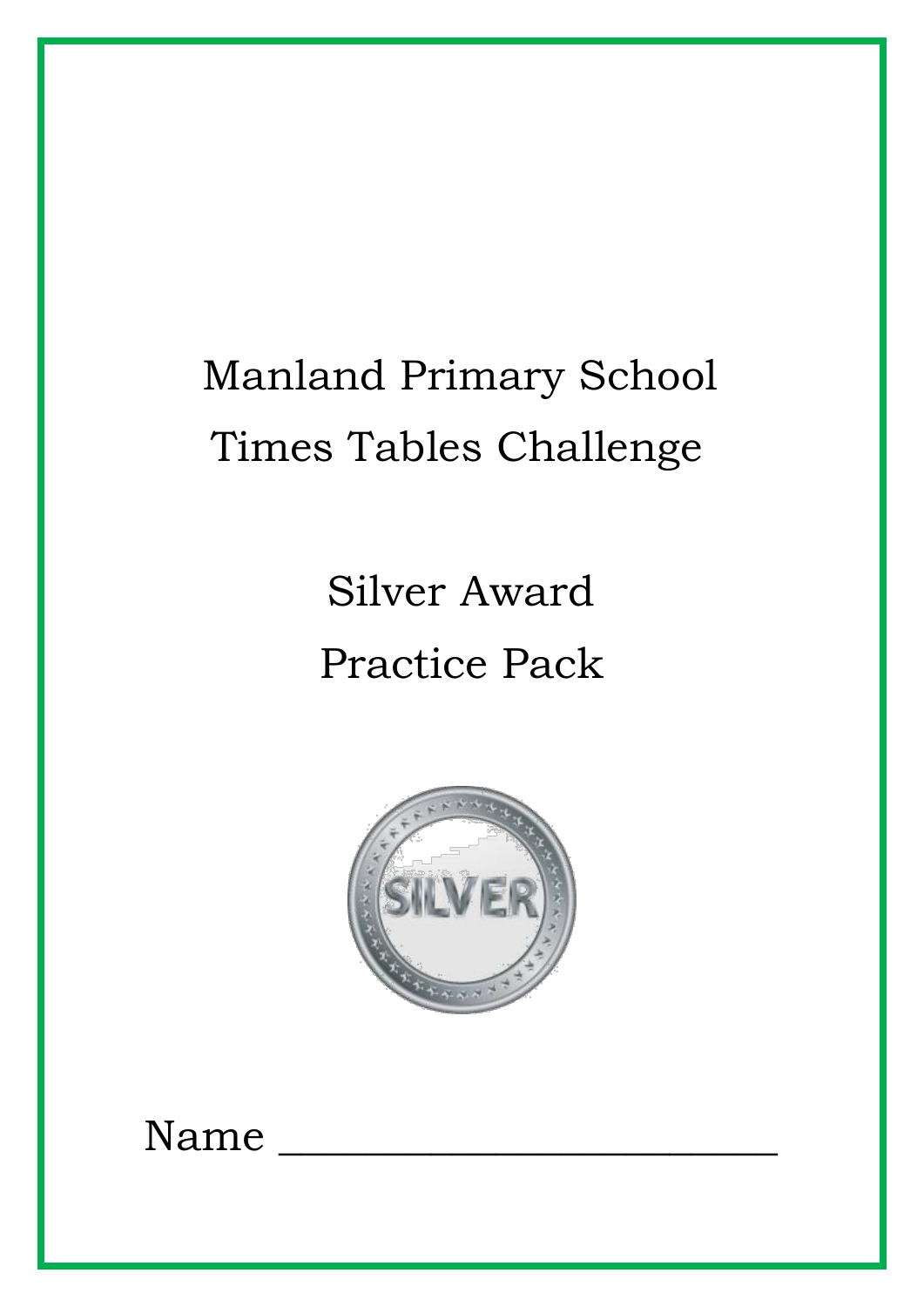Dear Parents/Carers,

At Manland Primary School, we believe that quick recall of times tables is a vital skill, which offers an important foundation for the learning of other aspects of mathematics. Regular practice of times tables is essential in ensuring that they are embedded in the children's long term memory.

This is a Silver booklet, which focusses on the 4, 6, 7 and 11 times tables. We request that children practise these times tables at home on a regular basis, and can be tested using the grid shown at the back of the booklet. When the children can answer all of these times tables accurately and timely, they will move onto Gold times tables (8x, 9x and 12x).

### **Tips for helping your child to learn their times tables:**

- $\triangleright$  Regular practice (at least 3 times a week)
- ➢ Chant/ sing songs
- $\triangleright$  Play games
- $\triangleright$  Demonstrate with a number line or counting stick
- $\triangleright$  Stick up a chart

### **Useful websites:**

[http://www.primaryhomeworkhelp.co.uk/](http://www.primaryhomeworkhelp.co.uk/maths/timestable/interactive.htm)

[maths/timestable/interactive.htm](http://www.primaryhomeworkhelp.co.uk/maths/timestable/interactive.htm)

<http://www.ictgames.com/resources.html>

<https://ttrockstars.com/>

<https://fun4thebrain.com/>

[https://www.mathshed.com/en-](https://www.mathshed.com/en-gb/index.html)

[gb/index.html](https://www.mathshed.com/en-gb/index.html)

#### **Tablet apps:**

Squeebles Multiplication trainer Maths practice Splash maths 7-9 Splash maths 8-10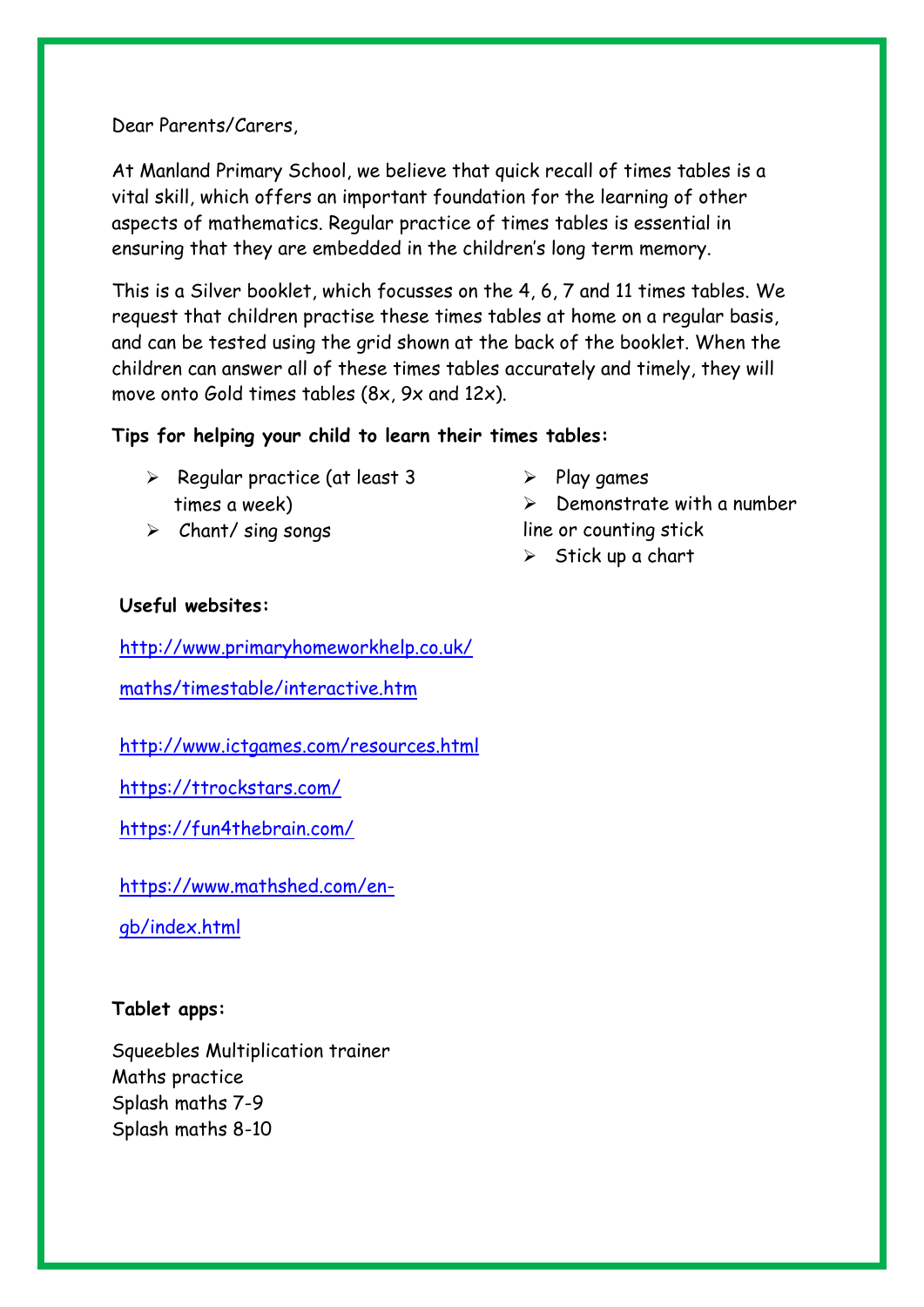**We thank you in advance for your support.**

#### **Dear Student Mathematician**,

You are working on Silver times tables, which are 4, 6, 7 and 11 times tables. It is very important that you practise these as often as you can to improve your speed and accuracy.

Each week you will be tested on these.

How quickly can you answer 48 times tables questions?

### **Tips to help you learn your times tables:**

- ➢ Chant each times table out loud: 'four times two is eight'
- $\triangleright$  Make a rhyme
- $\triangleright$  Can you do it backwards, starting with 12 x ?
- ➢ Ask someone to test you in random order.

Once you have achieved your Sliver award you are able to try for your Sliver Plus! This will test your knowledge of division and enable you to master your number facts.

#### **Good luck!**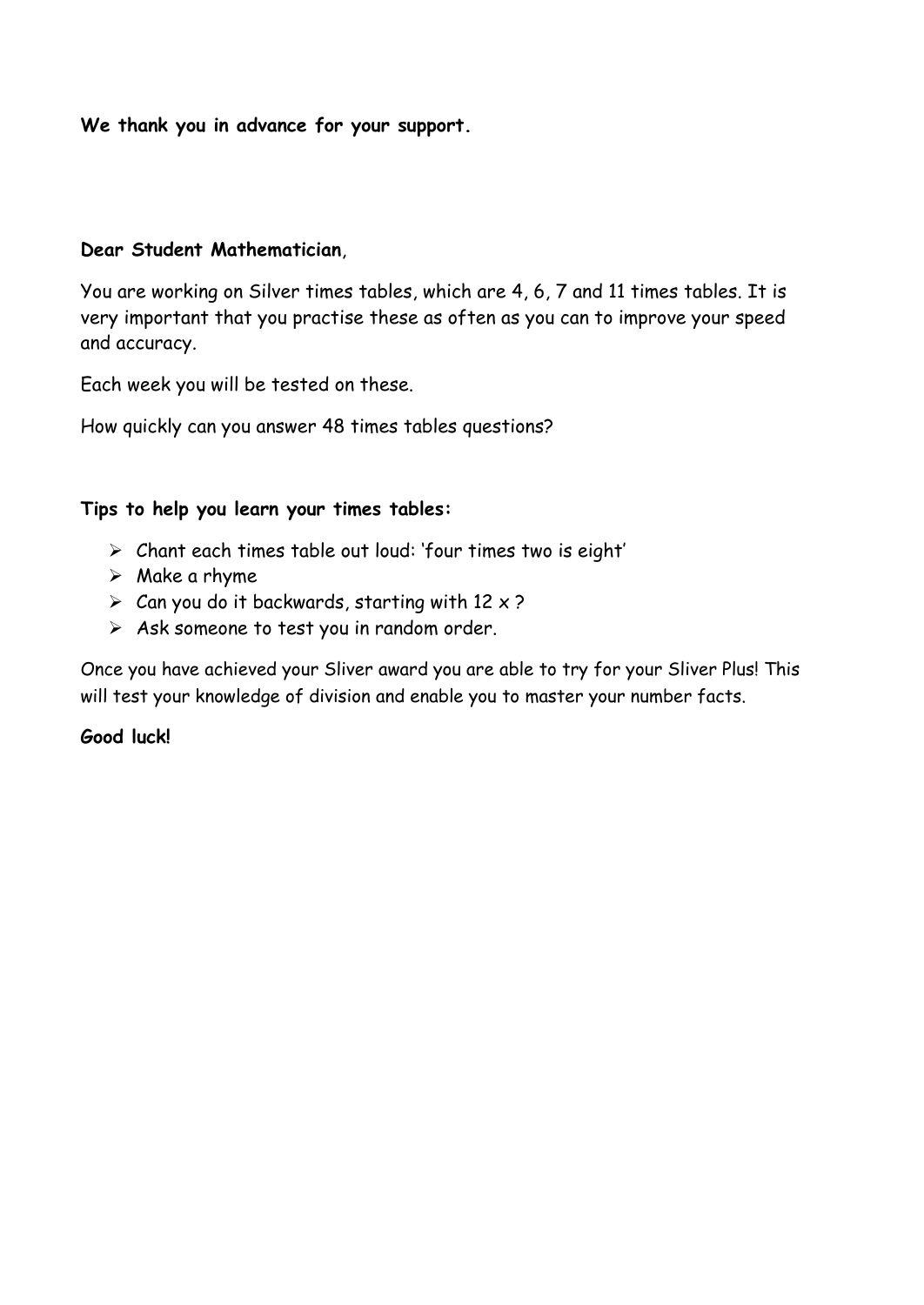| $1 \times 4 = 4$  | $5 \times 4 = 20$ | $9 \times 4 = 36$  |
|-------------------|-------------------|--------------------|
| $2 \times 4 = 8$  | $6 \times 4 = 24$ | $10 \times 4 = 40$ |
| $3 \times 4 = 12$ | $7 \times 4 = 28$ | $11 \times 4 = 44$ |
| $4 \times 4 = 16$ | $8 \times 4 = 32$ | $12 \times 4 = 48$ |

### **Top Tip:**

**4×** simply double the number and double it again. Notice how, in

the 4x tables, all of the units are even digits.



Self-assessment: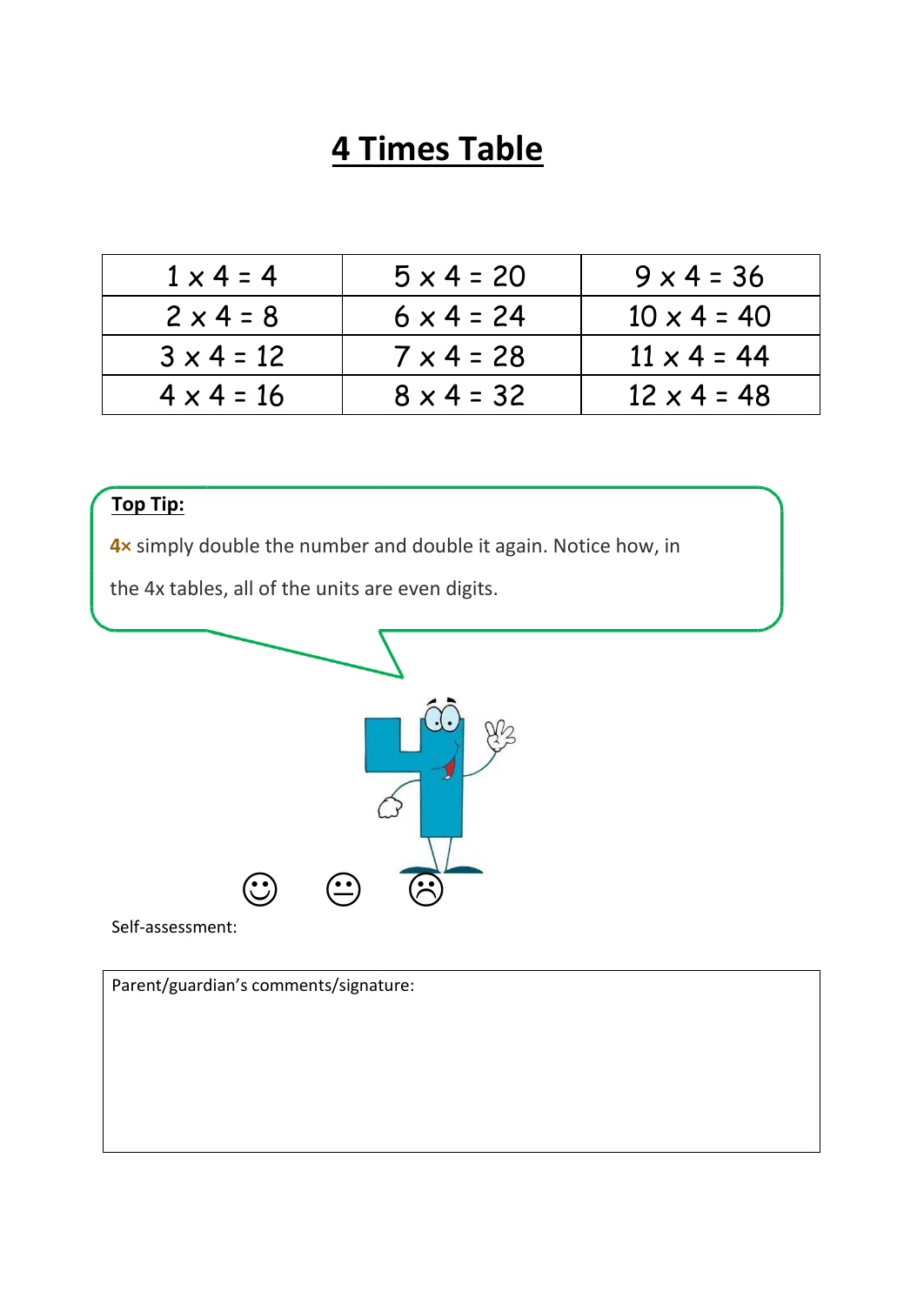| $1 \times 6 = 6$  | $5 \times 6 = 30$ | $9 \times 6 = 54$  |
|-------------------|-------------------|--------------------|
| $2 \times 6 = 12$ | $6 \times 6 = 36$ | $10 \times 6 = 60$ |
| $3 \times 6 = 18$ | $7 \times 6 = 42$ | $11 \times 6 = 66$ |
| $4 \times 6 = 24$ | $8 \times 6 = 48$ | $12 \times 6 = 72$ |



**6x** remember to use the facts that you have already learned. 6 x 4 = 24

 $6 \times 6 = 36$ . Notice how that rhymes!

 $6 \times 8 = 48$ . That rhymes too!



Self-assessment: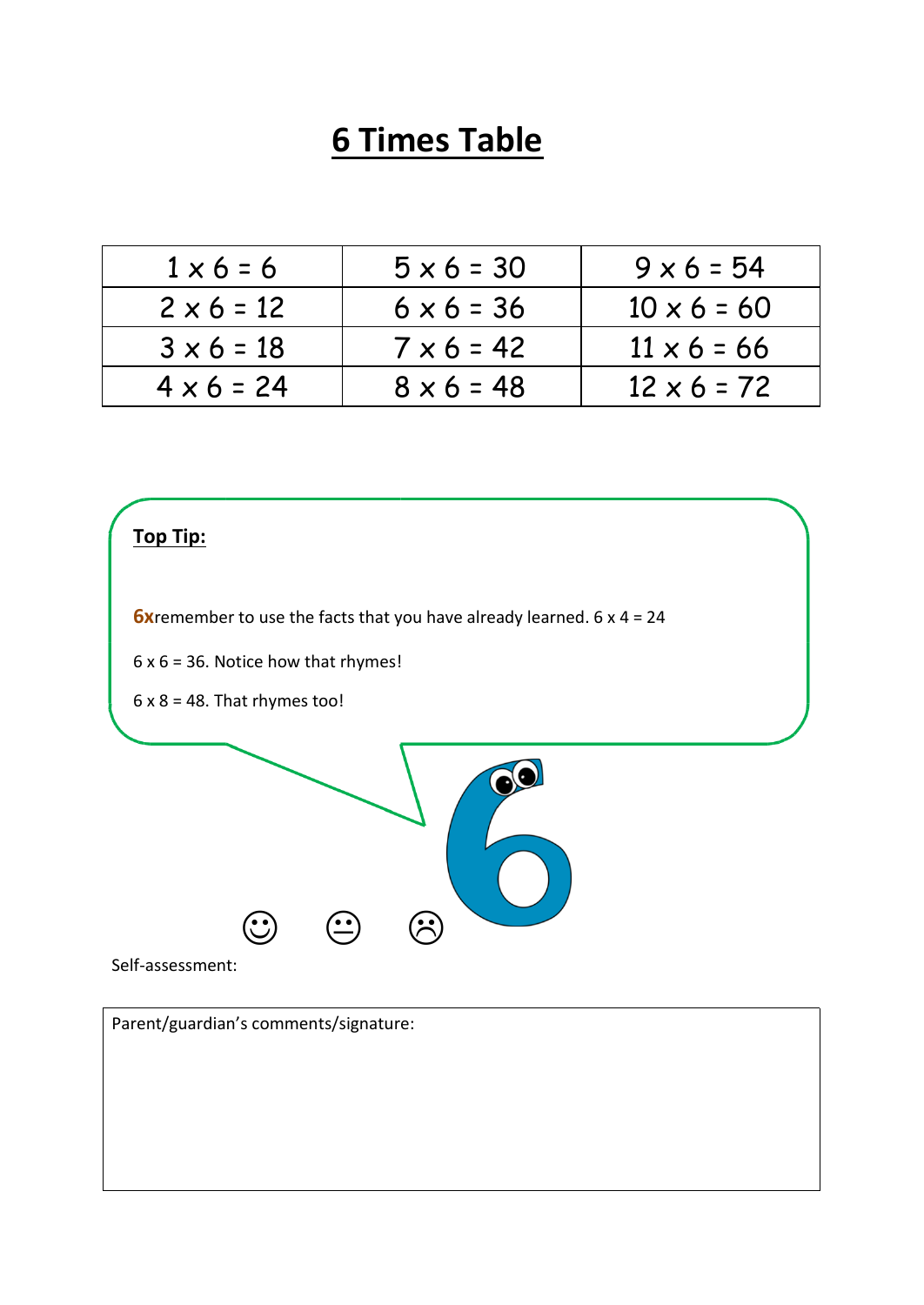| $1 \times 7 = 7$  | $5 \times 7 = 35$ | $9 \times 7 = 63$  |
|-------------------|-------------------|--------------------|
| $2 \times 7 = 14$ | $6 \times 7 = 42$ | $10 \times 7 = 70$ |
| $3 \times 7 = 21$ | $7 \times 7 = 49$ | $11 \times 7 = 77$ |
| $4 \times 7 = 28$ | $8 \times 7 = 56$ | $12 \times 7 = 84$ |

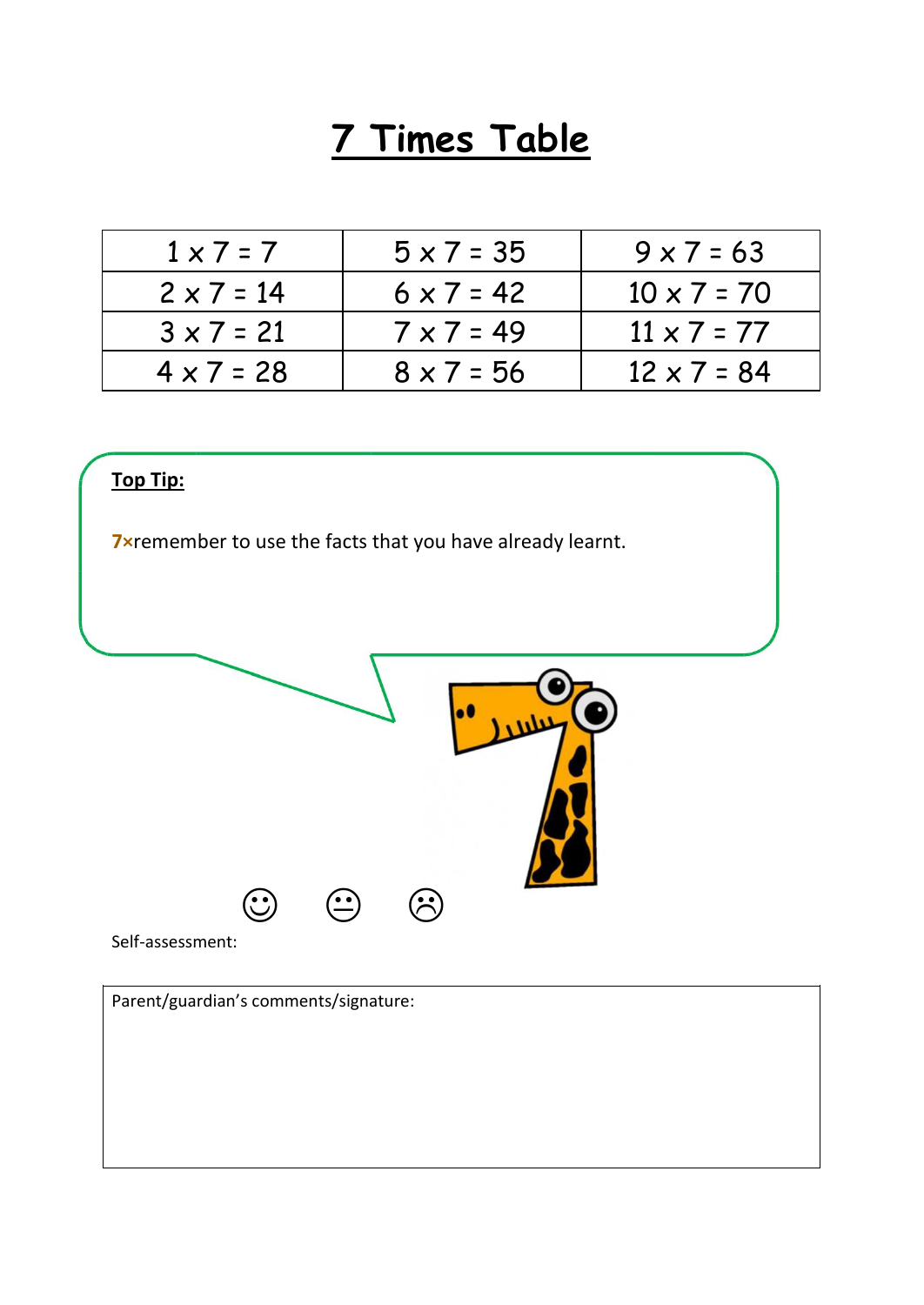| $1 \times 11 = 11$ | $5 \times 11 = 55$ | $9 \times 11 = 99$   |
|--------------------|--------------------|----------------------|
| $2 \times 11 = 22$ | $6 \times 11 = 66$ | $10 \times 11 = 110$ |
| $3 \times 11 = 33$ | $7 \times 11 = 77$ | $11 \times 11 = 121$ |
| $4 \times 11 = 44$ | $8 \times 11 = 88$ | $12 \times 11 = 132$ |

### **Top Tip:**

**11x** is easy-peasy up to 9 x 11: just write the number that you are

multiplying twice. E.g. *3*x 11 = *33*



Self-assessment: